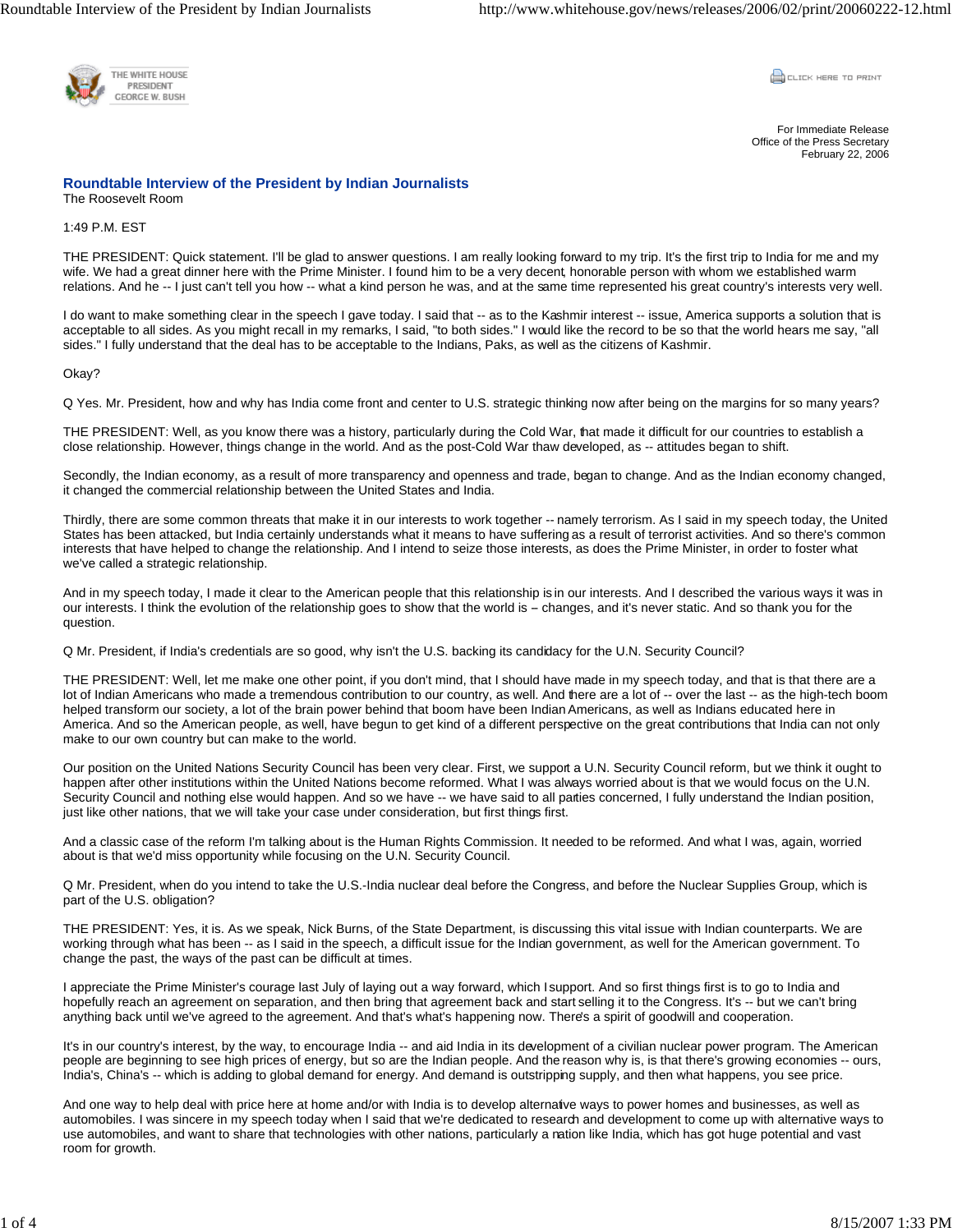And it's in our mutual interests -- I also made it clear that it's in our interests that the Indian economy prosper. And it's a very simple reason why. One, a prosperous country is one that is -- particularly one that has shown its capacity to deal with a multi-ethnic and multi-religious society -- it will give India more opportunity to lead, particularly in parts of the world where people need to see how democracy can work and function in a proper way.

And secondly, the American people have got to understand a prosperous India is advantageous to our own industries. I mean, we want people buying American products, Indians want Americans buying Indian products, and that exchange of trade in a free and fair way is beneficial for workers and consumers.

And I said an amazing statistic today -- at least I thought it was -- 300 million middle-class citizens in India. That's larger than the population of the United States. And so we shouldn't fear relations with India -- matter of fact, we ought to welcome them and work on ways to strengthen them. That's really what the purpose of the trip is.

Q Do you consider India to be a responsible nuclear nation?

THE PRESIDENT: I do, particularly when they signed the IAEA safeguards, and they have a separation between their military and their civilian nuclear parts of their government.

Q Mr. President, would the United States have a problem if India continued to source oil and gas from Iran?

THE PRESIDENT: I think people are going to have to buy their energy where they can get it. On the other hand, I do want to make it clear to the Indian people and the Indian government that an Iran with a nuclear weapon will destabilize the world, and that those of us who are for peace and stability must work in concert. So there's a difference between energy supply and working closely to achieve a very important objective.

And we will discuss this issue carefully with the Prime Minister. There is a consensus in the world, and that consensus is that an Iranian government that has declared its -- has said that Israel shouldn't exist, for example, and if it were to have a nuclear weapon, would be a danger to all of us. And I will continue to make that point with the Prime Minister.

Q Why has the U.S. not questioned A.Q. Khan, whose activities intersect proliferation and terrorism?

THE PRESIDENT: Well, we were the nation that exposed the conspiracy to deal with -- more than the conspiracy, the activities, let me rephrase that -- we were the nation that exposed the activities of sharing technologies, sensitive technologies, nuclear weapons-related technologies. And we, of course, want to know as much about the A.Q. Khan network as possible. But had it not been for U.S. intelligence, coupled with British intelligence, this network never would have been exposed. And the light of day helps understand proliferation.

Q Mr. President, why does India have to jump through the hoops to get a civilian nuclear agreement when its energy requirements are similar to China, another big, growing economy?

THE PRESIDENT: There are the nuclear supplier group, and the IAEA -- in other words, the world has signed on to this. We think it's in India's interest to do so, as it pertains to its civilian nuclear power industry. It will give confidence to people. It will make it easier for the United States to work with India. This will be a confidence-building measure that we don't believe is an unrealistic request. And we do realize there will be separation between the military side and the civilian side. What we're working on is the civilian side.

Q Is the U.S. more comfortable dealing with dictators and monarchs?

THE PRESIDENT: Do what now? Do I feel comfortable doing what?

Q Dealing with dictators and monarchs?

THE PRESIDENT: Do I feel comfortable dealing with them?

Q No, the U.S.

THE PRESIDENT: The U.S. feel comfortable with dealing with dictators?

Q And monarchs.

THE PRESIDENT: And monarchs? Well, I mean, I've got a great relationship with Her Majesty Queen Elizabeth of Great Britain. (Laughter.) She's a lovely lady and a great figure in a country that's an important ally. And, of course, that monarchy is very supportive of a free and open and democratic system.

You must take the words that I said in my second inaugural address very seriously, in that we must end tyranny in the 21st century. It's a goal that all of us can work on. India has got a unique role to play. I mean, when you really think about troubled spots, these are countries many times that are having difficulty dealing with what it means to honor minority rights and welcoming different religions within kind of a social and civil fabric.

And India has done a magnificent job of showing the world how democracy can work. And its -- India is -- I'm confident the country will play a constructive role and can do so in a much better way many times than the United States can. I mean, after all, there are 150 [sic] Muslims living within the Indian democracy. We got a lot of Muslims in the United States, as well, which shows the world that it's -- your capable of honoring -worshiping God as you see fit, and you can do so in a free way, and at the same time, be a productive citizen of a state.

And India can help a lot. I was very impressed by its contribution to a new democracy in the neighborhood, and that's Afghanistan. India has provided \$565 million of cash, recently pledged an additional \$50 million to build the Afghan National Assembly building. And that's responsible - a responsible nation does that. And it's a -- it goes to show -- at least says to me that India understands that a democracy in our neighborhood will help yield peace, because if you study the history of the world, regions that had been in turmoil are now peaceful as a result of the evolution of democracy.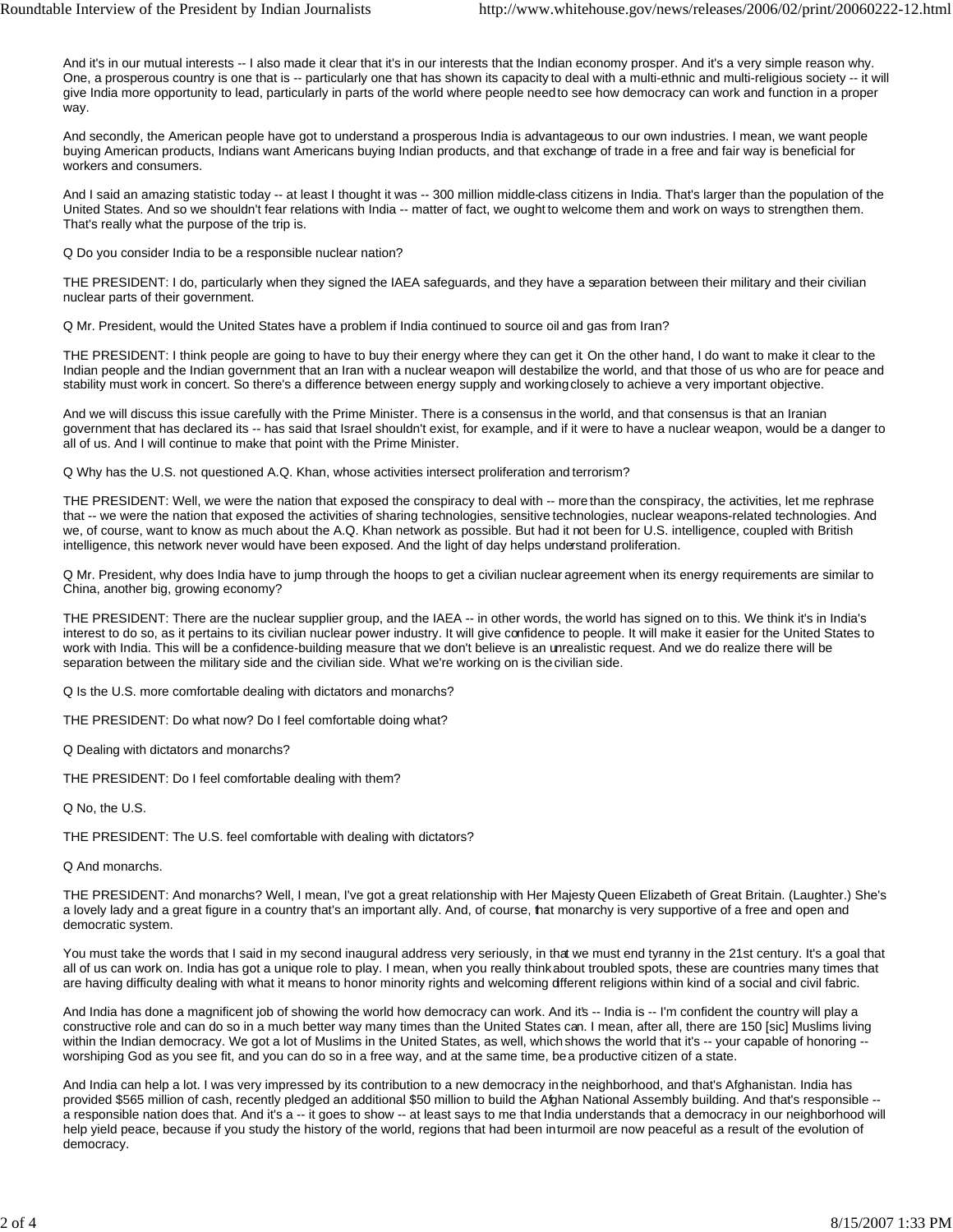And one of the points I made in my address to the Asia Society is that there are -- there's more democracies now in the region, which will make it easier for a current Prime Minister, future Prime Minister of India to help achieve the vision that we all want, which is a peaceful world.

Q Mr. President, in this era of free flow capital, why would -- why are there so many restrictions about inflow of talent -- human capital to the United States, who probably add wealth and knowledge --

THE PRESIDENT: I appreciate that question. I am -- you're talking about visa restrictions for highly educated citizens. I am for lifting those. I think we ought to raise the level of those who are either educated here and stay here and/or come meeting high -- with high skill levels. It's in our interest. I've always been a proponent of that.

And likewise, I would hope that India would lift its investment caps. In other words -- and part of the trip is to kind of work on ways to continue to develop this strategic relationship in a constructive way. It's a -- you know, I said something interesting -- at least I thought it was interesting -- in the speech. I said, for a period of time, if you're a friend of Pakistan, you couldn't deal with India, and if you're a friend of India, you couldn't deal with Pakistan. And we have tried to change the relationships so that people recognize it's in their interest that the United States is a friend of Pakistan's, and people in Pakistan recognize it's in their interest that the United States is a friend of India's to help, if need be, reduce tensions.

Right now, the level of tensions are, relatively speaking, down. I can remember when I first came into office. You might remember there was a series of incidents that got everybody quite nervous, and we had shuttle diplomacy -- Coln Powell. And it seems to me that there is a renewed commitment to resolving problems. I thought it was very interesting that trade between the two countries has doubled, that there's, you know, new transportation hubs. That's all very positive in terms of resolving issues.

You asked me about the relationship, how it's evolved, and I mentioned to you that as time passes sometimes, and circumstances change, relationships are able to develop a new dynamic. I would hope that time and circumstantial change is enabling India and Pakistan to develop a new dynamic. It appears to be that way.

Final question.

Q Between a cricket match and a Bollywood movie, what would a --

THE PRESIDENT: Cricket match and a --

Q You like watching?

THE PRESIDENT: What was the second?

Q It's between a Bollywood movie and a cricket match.

THE PRESIDENT: I'm a cricket match person. (Laughter.) I appreciate it. As I understand it, I may have a little chance to learn something about cricket. It's a great pastime. (Laughter.)

Q But Mr. President, you're going to India, but you're not visiting the Taj Mahal.

THE PRESIDENT: I know. It means I'm going to have to --

Q Have you broken a promise to the First Lady?

THE PRESIDENT: No, it means I'm going to have to come back. It's a -- I am disappointed with that. People who have seen the Taj Mahal say that it's -- pictures don't do it justice. It's one of the great magnificent sites of the world. And look, if I were the scheduler, perhaps I'd be doing things differently. But you want me doing one thing. I'll be the President, we've got the scheduler being the scheduler. I'm going to miss a lot of the really interesting parts of your great country. I know that. I would hope that I would be invited back sometime after this trip.

Q You could be in trouble with the "Desperate Housewife."

THE PRESIDENT: Yes. Well, she's certainly the star of the family. She's really looking forward to going with me.

Q Mr. President, what is your earliest memory of India.

MR. McCLELLAN: We've got to go to the next one.

Q What is your earliest memory of India and Indians?

THE PRESIDENT: My best memory?

Q Earliest.

THE PRESIDENT: At least memory?

MR. McCLELLAN: Earliest.

THE PRESIDENT: Earliest. (Laughter.)

Q Earliest.

THE PRESIDENT: Ghandi. It's my first memory, as I think about India. You know, a person who was so spiritual that he captured the imagination of the entire world. He's proof positive that -- throughout history there have been individuals that have had the capacity to shape thought and to influence and -- beyond border. And he did that.